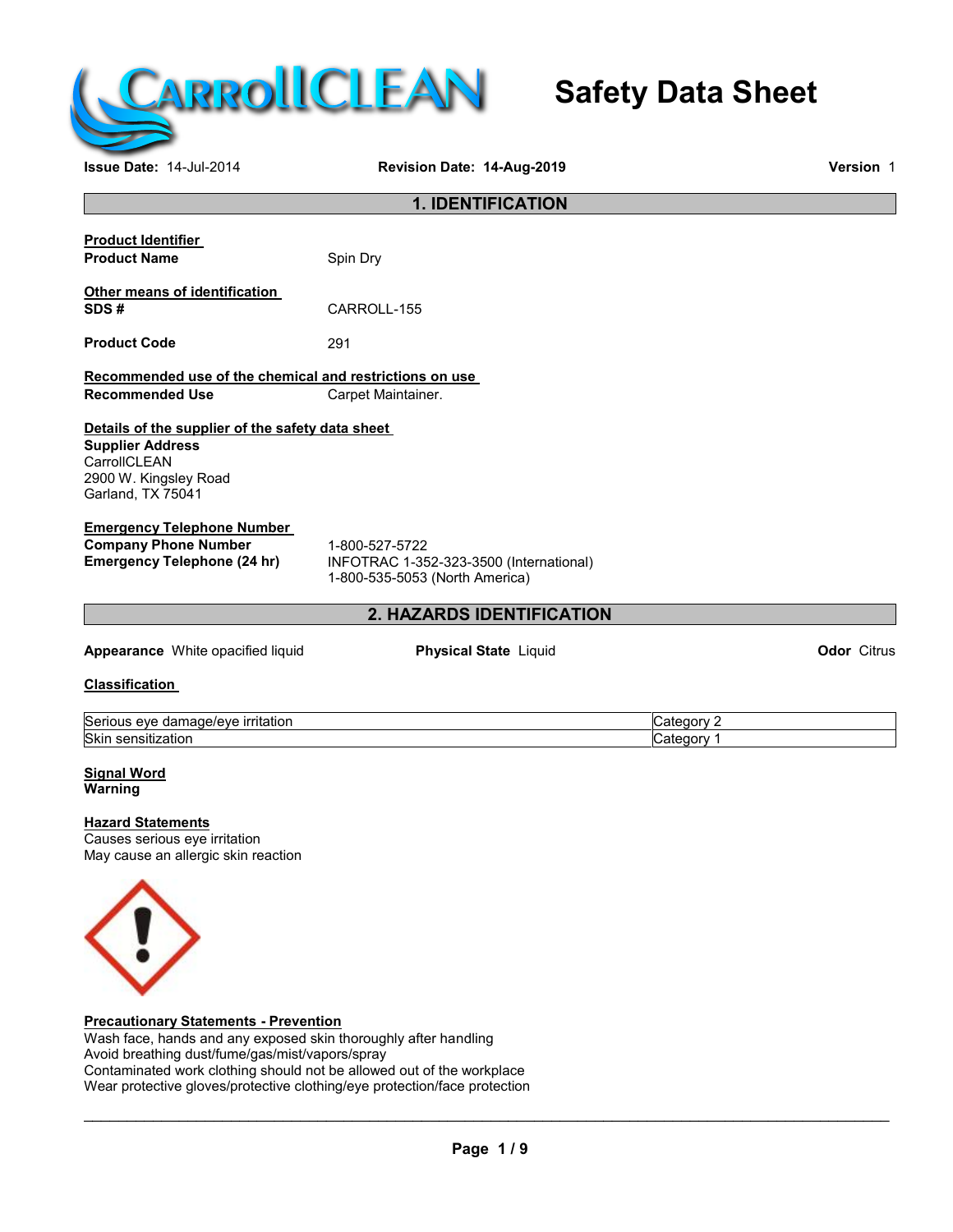#### **Precautionary Statements – Response**

IF IN EYES: Rinse cautiously with water for several minutes. Remove contact lenses, if present and easy to do. Continue rinsing Immediately call a poison center or doctor/physician IF ON SKIN: Wash with plenty of soap and water Wash contaminated clothing before reuse If skin irritation or rash occurs: Get medical advice/attention

 $\overline{\phantom{a}}$  , and the contribution of the contribution of the contribution of the contribution of the contribution of the contribution of the contribution of the contribution of the contribution of the contribution of the

#### **Precautionary Statements - Disposal**

Dispose of contents/container to an approved waste disposal plant

#### **Other Hazards**

Harmful to aquatic life with long lasting effects

# **3. COMPOSITION/INFORMATION ON INGREDIENTS**

| <b>Chemical Name</b>                           | CAS No      | Weight-%          |
|------------------------------------------------|-------------|-------------------|
| Ether<br><b>Givcol Monobutvi</b><br>Diethvlene | 112-34-5    | $10 - 15$<br>ט-וס |
| ∵ rade<br>Secret                               | Proprietary |                   |

\*\*If Chemical Name/CAS No is "proprietary" and/or Weight-% is listed as a range, the specific chemical identity and/or percentage of composition has been withheld as a trade secret.\*\*

# **4. FIRST-AID MEASURES**

#### **First Aid Measures**

| <b>Eye Contact</b>                         | IF IN EYES: Rinse cautiously with water for several minutes. Remove contact lenses, if<br>present and easy to do. Continue rinsing. Immediately call a poison center or<br>doctor/physician.                               |
|--------------------------------------------|----------------------------------------------------------------------------------------------------------------------------------------------------------------------------------------------------------------------------|
| <b>Skin Contact</b>                        | IF ON SKIN (or hair): Remove/Take off immediately all contaminated clothing. Rinse skin<br>with water/shower. Wash contaminated clothing before reuse. If skin irritation or rash<br>occurs: Get medical advice/attention. |
| <b>Inhalation</b>                          | Remove to fresh air. Get medical attention if symptoms persist.                                                                                                                                                            |
| Ingestion                                  | Give large volumes of water. Do not induce vomiting. Get medical attention.                                                                                                                                                |
| <b>Most important symptoms and effects</b> |                                                                                                                                                                                                                            |
| <b>Symptoms</b>                            | Causes serious eye irritation. May cause an allergic skin reaction. Inhalation of vapor or<br>mist may be irritating. May be irritating to the mouth, throat and stomach.                                                  |
|                                            | الموامعون فمروميه ومراد اواموهم والمسور وبوافعه والموالو ومواطنا والمتحدث بروره فوروا ومافوه الرورا                                                                                                                        |

#### **Indication of any immediate medical attention and special treatment needed**

**Notes to Physician** Treat symptomatically.

# **5. FIRE-FIGHTING MEASURES**

### **Suitable Extinguishing Media**

Use extinguishing measures that are appropriate to local circumstances and the surrounding environment.

#### **Unsuitable Extinguishing Media** Not determined.

#### **Specific Hazards Arising from the Chemical**

Product is not flammable.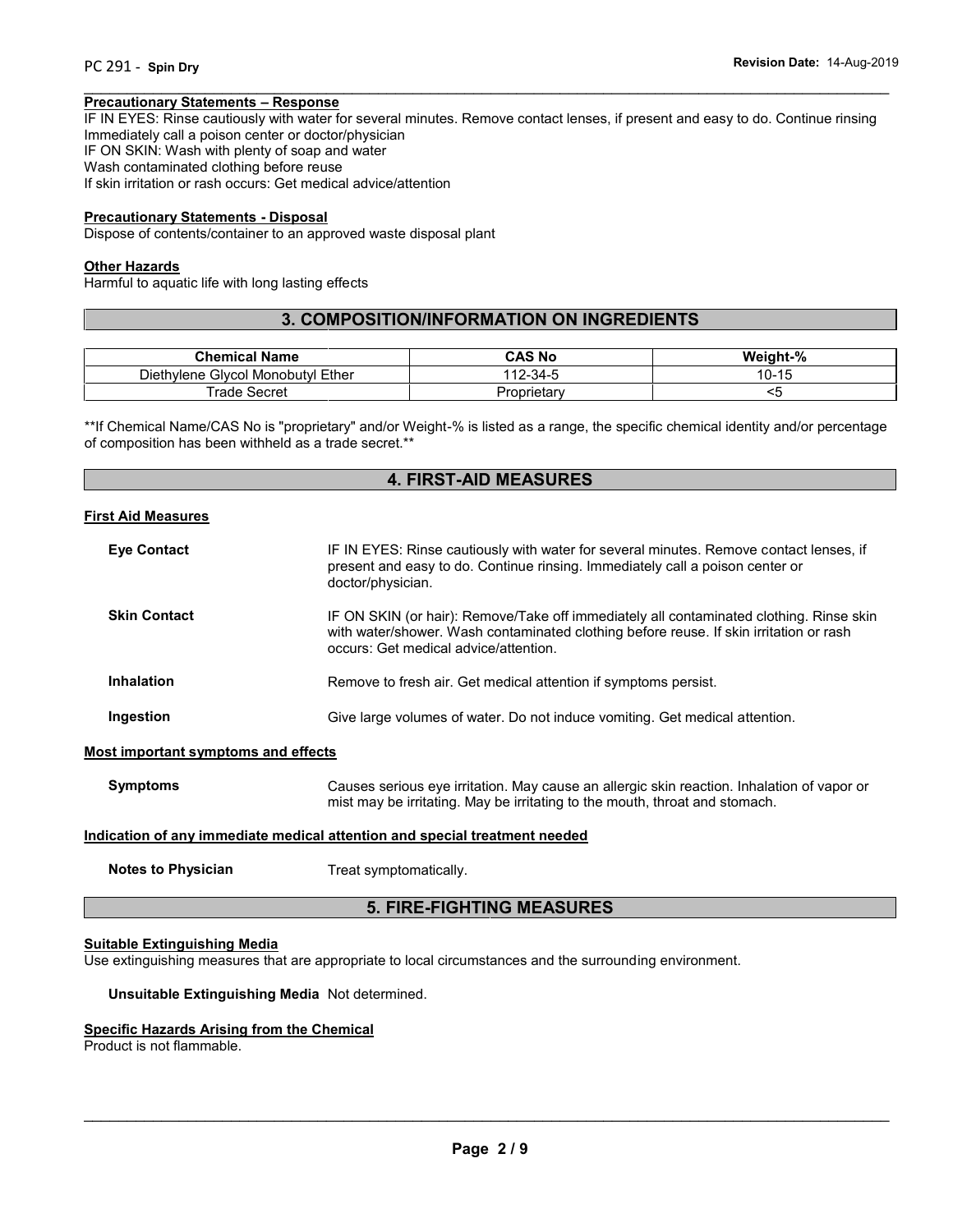#### $\overline{\phantom{a}}$  , and the contribution of the contribution of the contribution of the contribution of the contribution of the contribution of the contribution of the contribution of the contribution of the contribution of the **Protective equipment and precautions for firefighters**

As in any fire, wear self-contained breathing apparatus pressure-demand, MSHA/NIOSH (approved or equivalent) and full protective gear.

|                                                              | <b>6. ACCIDENTAL RELEASE MEASURES</b>                                                                                                                                                                                                                                                                                                                                                                         |  |
|--------------------------------------------------------------|---------------------------------------------------------------------------------------------------------------------------------------------------------------------------------------------------------------------------------------------------------------------------------------------------------------------------------------------------------------------------------------------------------------|--|
|                                                              | Personal precautions, protective equipment and emergency procedures                                                                                                                                                                                                                                                                                                                                           |  |
| <b>Personal Precautions</b>                                  | Use personal protection recommended in Section 8.                                                                                                                                                                                                                                                                                                                                                             |  |
| <b>Environmental Precautions</b>                             | Prevent from entering into soil, ditches, sewers, waterways and/or groundwater. See<br>Section 12, Ecological Information. See Section 13: DISPOSAL CONSIDERATIONS.                                                                                                                                                                                                                                           |  |
| Methods and material for containment and cleaning up         |                                                                                                                                                                                                                                                                                                                                                                                                               |  |
| <b>Methods for Containment</b>                               | Prevent further leakage or spillage if safe to do so.                                                                                                                                                                                                                                                                                                                                                         |  |
| <b>Methods for Clean-Up</b>                                  | Flood area with water and then mop up. Dispose of in accordance with federal, state and<br>local regulations.                                                                                                                                                                                                                                                                                                 |  |
|                                                              | 7. HANDLING AND STORAGE                                                                                                                                                                                                                                                                                                                                                                                       |  |
| <b>Precautions for safe handling</b>                         |                                                                                                                                                                                                                                                                                                                                                                                                               |  |
| <b>Advice on Safe Handling</b>                               | Handle in accordance with good industrial hygiene and safety practice. Use personal<br>protection recommended in Section 8. Avoid contact with skin, eyes or clothing. Wash face,<br>hands, and any exposed skin thoroughly after handling. Avoid breathing<br>dust/fume/gas/mist/vapors/spray. Contaminated work clothing should not be allowed out of<br>the workplace. Do not destroy or deface the label. |  |
| Conditions for safe storage, including any incompatibilities |                                                                                                                                                                                                                                                                                                                                                                                                               |  |
| <b>Storage Conditions</b>                                    | Keep container tightly closed and store in a cool, dry and well-ventilated place. Store<br>containers upright.                                                                                                                                                                                                                                                                                                |  |
| <b>Incompatible Materials</b>                                | None known based on information supplied.                                                                                                                                                                                                                                                                                                                                                                     |  |
|                                                              | 8. EXPOSURE CONTROLS/PERSONAL PROTECTION                                                                                                                                                                                                                                                                                                                                                                      |  |
| <b>Exposure Guidelines</b>                                   | No exposure limits noted for ingredient(s) The following information is given as general<br>guidance                                                                                                                                                                                                                                                                                                          |  |
| <b>Appropriate engineering controls</b>                      |                                                                                                                                                                                                                                                                                                                                                                                                               |  |
| <b>Engineering Controls</b>                                  | Ensure adequate ventilation, especially in confined areas. Eyewash stations. Showers.                                                                                                                                                                                                                                                                                                                         |  |
|                                                              | Individual protection measures, such as personal protective equipment                                                                                                                                                                                                                                                                                                                                         |  |
| <b>Eye/Face Protection</b>                                   | Goggles.                                                                                                                                                                                                                                                                                                                                                                                                      |  |
| <b>Skin and Body Protection</b>                              | Rubber gloves. Suitable protective clothing.                                                                                                                                                                                                                                                                                                                                                                  |  |
| <b>Respiratory Protection</b>                                | Ensure adequate ventilation, especially in confined areas.                                                                                                                                                                                                                                                                                                                                                    |  |
|                                                              | General Hygiene Considerations Handle in accordance with good industrial hygiene and safety practice.                                                                                                                                                                                                                                                                                                         |  |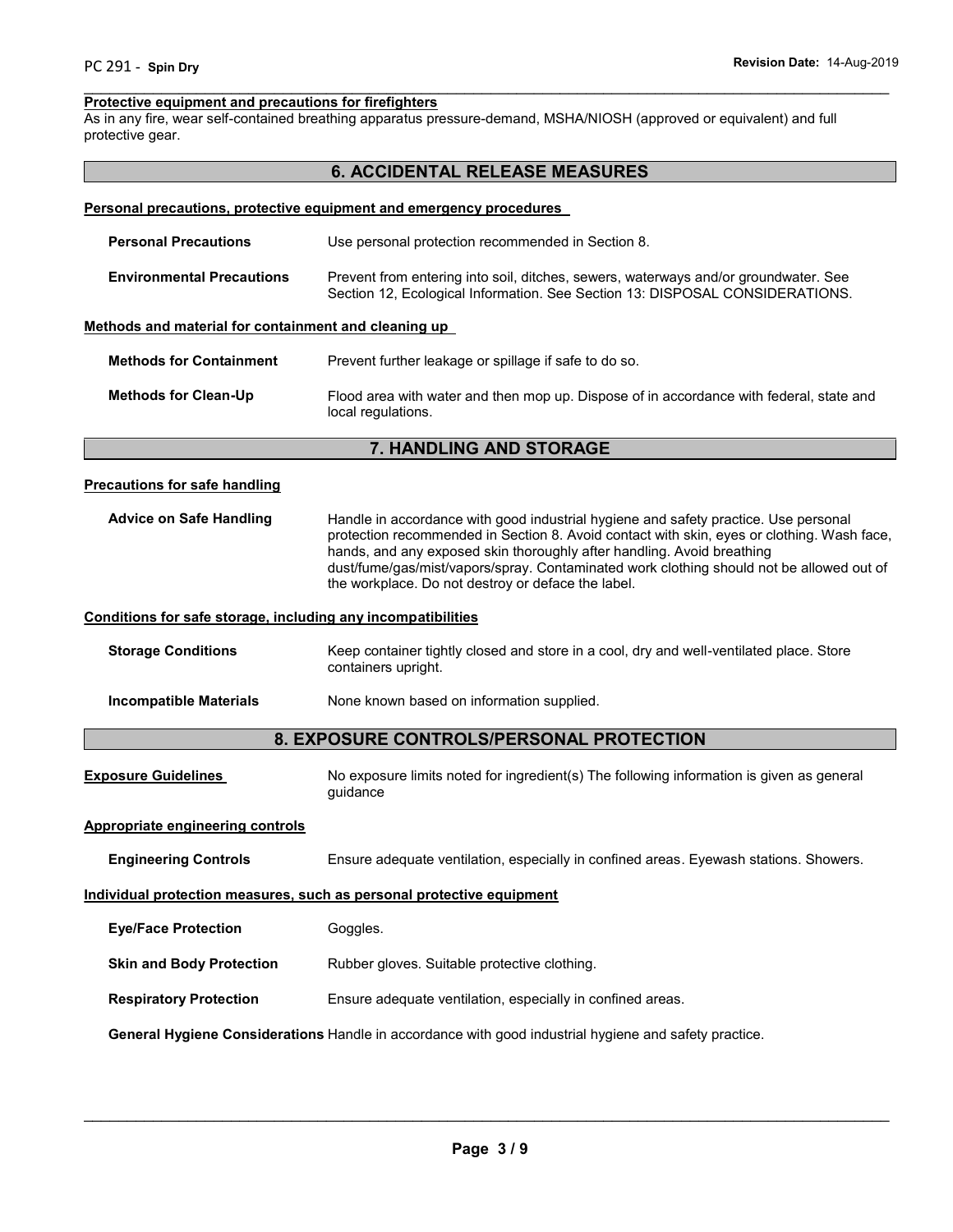# **9. PHYSICAL AND CHEMICAL PROPERTIES**

 $\overline{\phantom{a}}$  , and the contribution of the contribution of the contribution of the contribution of the contribution of the contribution of the contribution of the contribution of the contribution of the contribution of the

#### **Information on basic physical and chemical properties**

| ililoililauoli oli basic pitysical allu chemical properties |                        |                       |                |
|-------------------------------------------------------------|------------------------|-----------------------|----------------|
| <b>Physical State</b>                                       | Liquid                 |                       |                |
| Appearance                                                  | White opacified liquid | Odor                  | Citrus         |
| Color                                                       | White opacified        | <b>Odor Threshold</b> | Not determined |
|                                                             |                        |                       |                |
| <b>Property</b>                                             | Values                 | Remarks • Method      |                |
| pН                                                          | 8.0                    |                       |                |
| <b>Melting Point/Freezing Point</b>                         | Not applicable         |                       |                |
| <b>Boiling Point/Boiling Range</b>                          | Not determined         |                       |                |
| Flash Point                                                 | None                   |                       |                |
| <b>Evaporation Rate</b>                                     | Not determined         |                       |                |
| Flammability (Solid, Gas)                                   | Liquid-Not applicable  |                       |                |
| Upper Flammability Limits                                   | Not determined         |                       |                |
| Lower Flammability Limit                                    | Not determined         |                       |                |
| <b>Vapor Pressure</b>                                       | Not applicable         |                       |                |
| Vapor Density                                               | Not determined         |                       |                |
| <b>Specific Gravity</b>                                     | 0.996                  | (Water = $1$ )        |                |
| Water Solubility                                            | Completely soluble     |                       |                |
| Solubility in other solvents                                | Not determined         |                       |                |
| <b>Partition Coefficient</b>                                | Not determined         |                       |                |
| <b>Auto-ignition Temperature</b>                            | Not determined         |                       |                |
| <b>Decomposition Temperature</b>                            | Not determined         |                       |                |
| <b>Kinematic Viscosity</b>                                  | Not determined         |                       |                |
| <b>Dynamic Viscosity</b>                                    | Not determined         |                       |                |
| <b>Explosive Properties</b>                                 | Not determined         |                       |                |
| <b>Oxidizing Properties</b>                                 | Not determined         |                       |                |

# **10. STABILITY AND REACTIVITY**

#### **Reactivity**

Not reactive under normal conditions.

#### **Chemical Stability**

Stable under recommended storage conditions.

#### **Possibility of Hazardous Reactions**

None under normal processing.

#### **Conditions to Avoid**

Keep out of reach of children.

### **Incompatible Materials**

None known based on information supplied.

#### **Hazardous Decomposition Products**

None known based on information supplied.

# **11. TOXICOLOGICAL INFORMATION**

# **Information on likely routes of exposure**

#### **Product Information**

| <b>Eve Contact</b>  | Causes serious eye irritation.       |
|---------------------|--------------------------------------|
| <b>Skin Contact</b> | May cause an allergic skin reaction. |
| <b>Inhalation</b>   | Avoid breathing vapors or mists.     |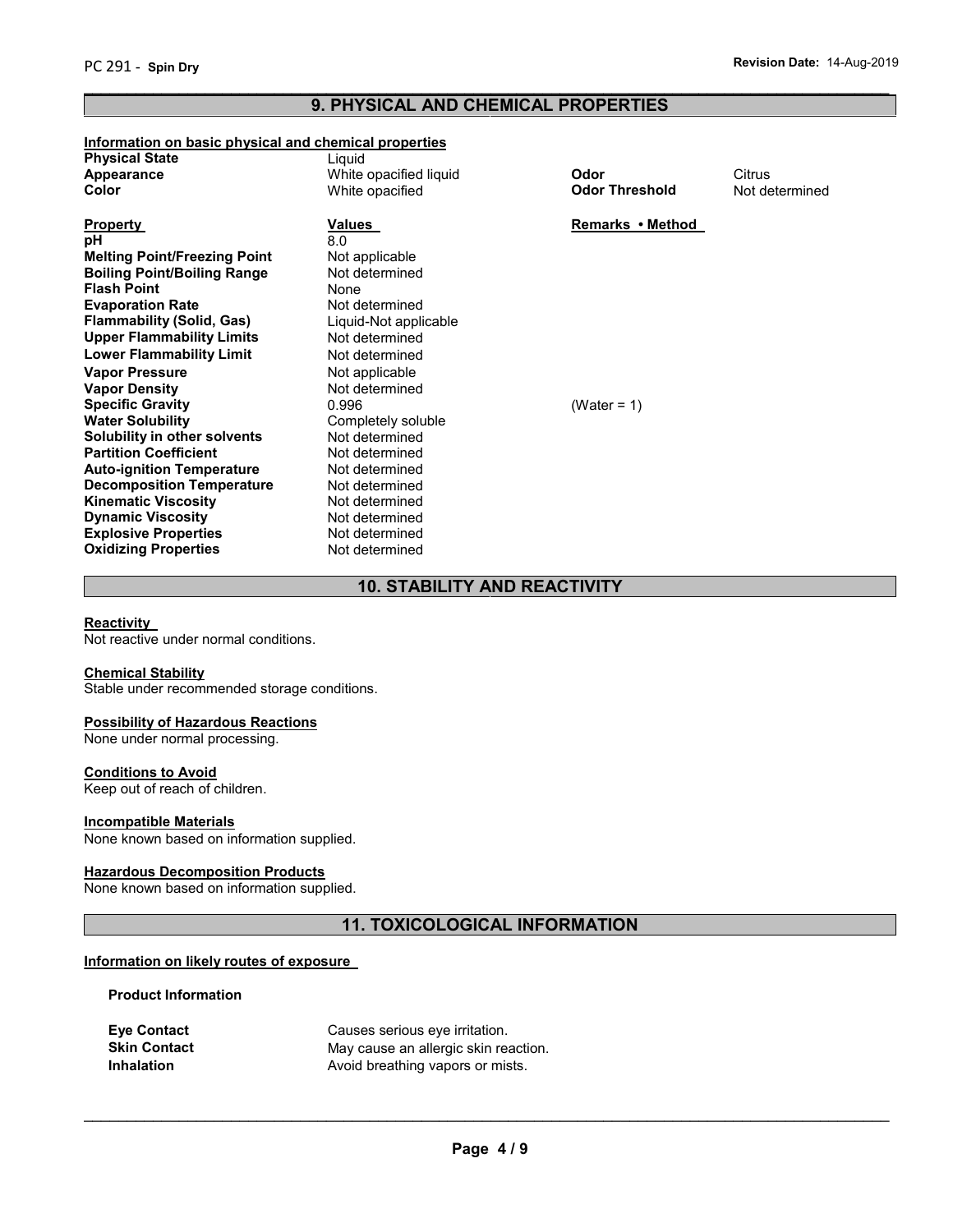$\overline{\phantom{a}}$  , and the contribution of the contribution of the contribution of the contribution of the contribution of the contribution of the contribution of the contribution of the contribution of the contribution of the

**Ingestion** Do not ingest.

#### **Component Information**

| <b>Chemical Name</b>                          | Oral LD50            | Dermal LD50              | <b>Inhalation LC50</b>               |
|-----------------------------------------------|----------------------|--------------------------|--------------------------------------|
| Diethylene Glycol Monobutyl Ether<br>112-34-5 | $= 3384$ mg/kg (Rat) | $= 2700$ mg/kg (Rabbit)  |                                      |
| <b>Trade Secret</b>                           | $= 1288$ mg/kg (Rat) | $=$ 580 mg/kg (Rabbit)   | $>$ 3900 mg/m <sup>3</sup> (Rat) 1 h |
| Trade Secret                                  |                      | $>$ 4640 mg/kg (Rabbit)  |                                      |
| Trade Secret                                  | $>$ 40 g/kg (Rat)    | $\overline{\phantom{0}}$ |                                      |

#### **Information on physical, chemical and toxicological effects**

**Symptoms** Please see section 4 of this SDS for symptoms.

#### **Delayed and immediate effects as well as chronic effects from short and long-term exposure**

| <b>Sensitization</b> | May cause an allergic skin reaction.                                                                      |
|----------------------|-----------------------------------------------------------------------------------------------------------|
| Carcinogenicity      | This product does not contain any carcinogens or potential carcinogens as listed by OSHA,<br>IARC or NTP. |

### **Numerical measures of toxicity**

Not determined

# **12. ECOLOGICAL INFORMATION**

#### **Ecotoxicity**

Harmful to aquatic life with long lasting effects.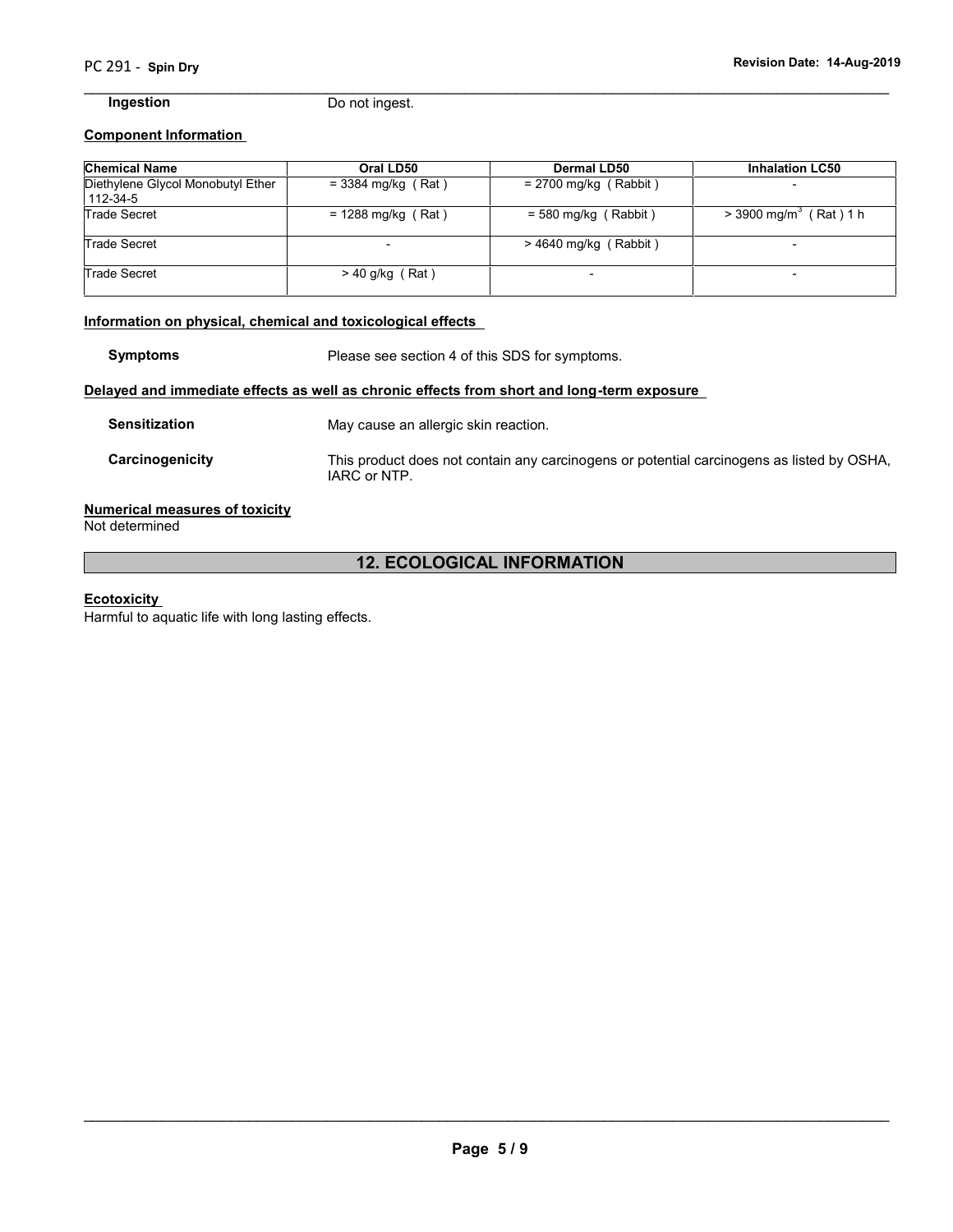# **Component Information**

| <b>Chemical Name</b>        | Algae/aquatic plants  | Fish                  | <b>Toxicity to</b> | Crustacea                 |
|-----------------------------|-----------------------|-----------------------|--------------------|---------------------------|
|                             |                       |                       | microorganisms     |                           |
| Diethylene Glycol Monobutyl | 100: 96 h Desmodesmus | 1300: 96 h Lepomis    |                    | 2850: 24 h Daphnia magna  |
| Ether                       | subspicatus mg/L EC50 | macrochirus mg/L LC50 |                    | mg/L EC50 100: 48 h       |
| 112-34-5                    |                       | static                |                    | I Daphnia magna mg/L EC50 |

 $\overline{\phantom{a}}$  , and the contribution of the contribution of the contribution of the contribution of the contribution of the contribution of the contribution of the contribution of the contribution of the contribution of the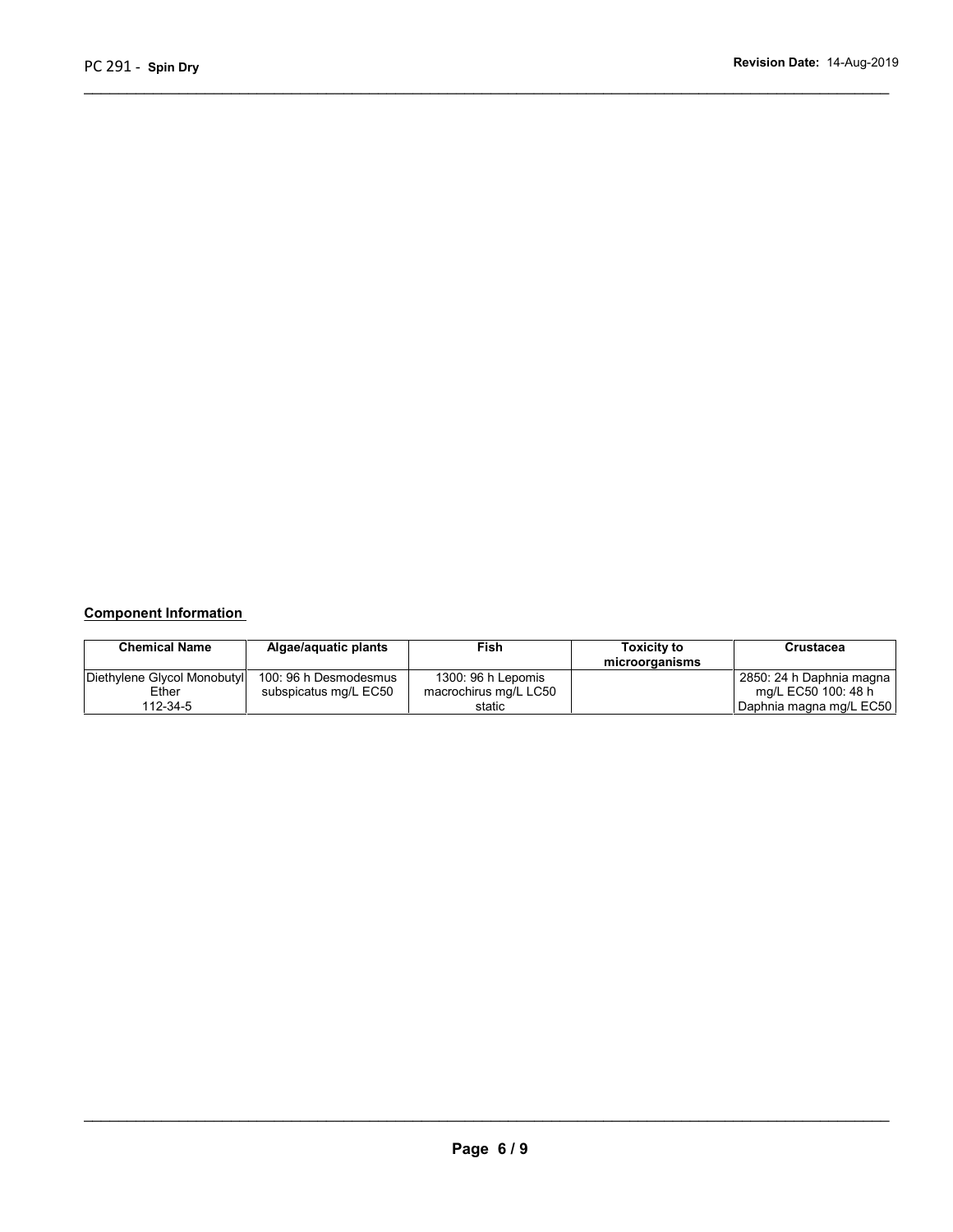| <b>Trade Secret</b> | 53: 72 h Desmodesmus       | 8 - 12.5: 96 h Pimephales      | 1.8: 48 h Daphnia magna   |
|---------------------|----------------------------|--------------------------------|---------------------------|
|                     | subspicatus mg/L EC50 30 - | promelas mg/L LC50 static      | mg/L EC50                 |
|                     | 100: 96 h Desmodesmus      | 15 - 18.9: 96 h Pimephales     |                           |
|                     | subspicatus mg/L EC50 117: | promelas mg/L LC50 static      |                           |
|                     | 96 h Pseudokirchneriella   | 22.1 - 22.8: 96 h Pimephales   |                           |
|                     | subcapitata mg/L EC50 3.59 | promelas mg/L LC50 static      |                           |
|                     | $-15.6:96h$                | 4.3 - 8.5: 96 h Oncorhynchus   |                           |
|                     | Pseudokirchneriella        | mykiss mg/L LC50 static        |                           |
|                     | subcapitata mg/L EC50      | 4.62: 96 h Oncorhynchus        |                           |
|                     | static                     | mykiss mg/L LC50 flow-         |                           |
|                     |                            | through 4.2: 96 h              |                           |
|                     |                            | Oncorhynchus mykiss mg/L       |                           |
|                     |                            | LC50 7.97: 96 h Brachydanio    |                           |
|                     |                            | rerio mg/L LC50 flow-through   |                           |
|                     |                            | 9.9 - 20.1: 96 h Brachydanio   |                           |
|                     |                            | rerio mg/L LC50 semi-static    |                           |
|                     |                            | 4.06 - 5.75: 96 h Lepomis      |                           |
|                     |                            | macrochirus mg/L LC50          |                           |
|                     |                            | static 4.2 - 4.8: 96 h Lepomis |                           |
|                     |                            | macrochirus mg/L LC50          |                           |
|                     |                            | flow-through 4.5: 96 h         |                           |
|                     |                            | Lepomis macrochirus mg/L       |                           |
|                     |                            | LC50 5.8 - 7.5: 96 h           |                           |
|                     |                            | Pimephales promelas mg/L       |                           |
|                     |                            | LC50 static 10.2 - 22.5: 96 h  |                           |
|                     |                            | Pimephales promelas mg/L       |                           |
|                     |                            | LC50 semi-static 6.2 - 9.6:    |                           |
|                     |                            | 96 h Pimephales promelas       |                           |
|                     |                            | mg/L LC50 13.5 - 18.3: 96 h    |                           |
|                     |                            | Poecilia reticulata mg/L       |                           |
|                     |                            | LC50 semi-static 10.8 - 16.6:  |                           |
|                     |                            | 96 h Poecilia reticulata mg/L  |                           |
|                     |                            | LC50 static 1.31: 96 h         |                           |
|                     |                            | Cyprinus carpio mg/L LC50      |                           |
|                     |                            | semi-static                    |                           |
| <b>Trade Secret</b> |                            | 100: 96 h Oncorhynchus         | 100: 48 h water flea mg/L |
|                     |                            | mykiss mg/L LC50               | EC50                      |

## **Persistence/Degradability**

Not determined.

#### **Bioaccumulation**

Not determined.

#### **Mobility**

| <b>Chemical Name</b>       | Coefficient<br><b>Partition</b> |  |
|----------------------------|---------------------------------|--|
| rade<br>$\sim$<br>∵ ⊃eciet | 1.U                             |  |

#### **Other Adverse Effects**

Not determined

# **13. DISPOSAL CONSIDERATIONS**

# **Waste Treatment Methods**

Disposal of Wastes **Disposal should be in accordance with applicable regional, national and local laws and** regulations.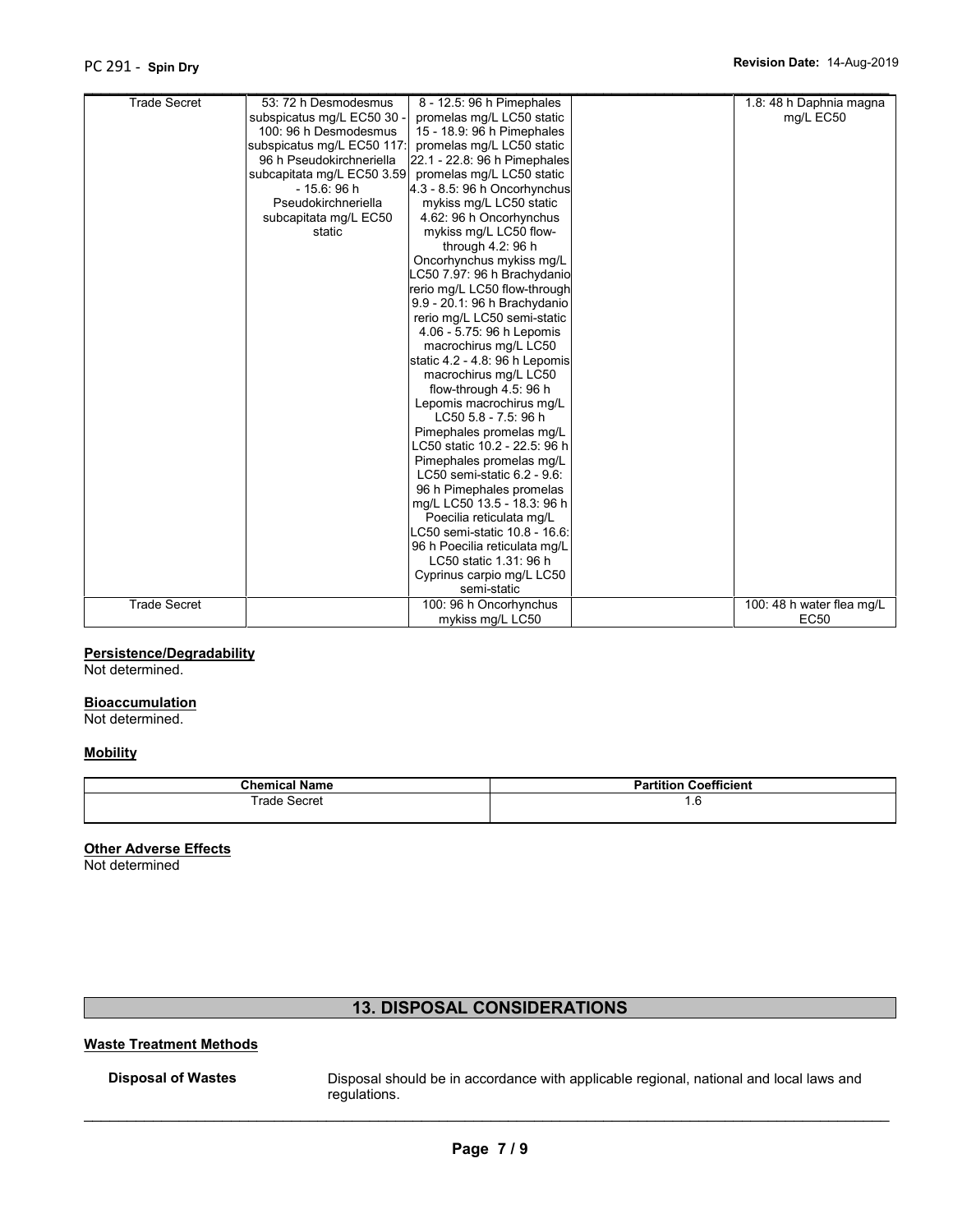| <b>Contaminated Packaging</b>          | Disposal should be in accordance with applicable regional, national and local laws and<br>regulations.                         |
|----------------------------------------|--------------------------------------------------------------------------------------------------------------------------------|
|                                        | <b>14. TRANSPORT INFORMATION</b>                                                                                               |
| Note                                   | Please see current shipping paper for most up to date shipping information, including<br>exemptions and special circumstances. |
| <u>DOT</u>                             | Not regulated                                                                                                                  |
| <u>IATA</u>                            | Not regulated                                                                                                                  |
| <b>IMDG</b><br><b>Marine Pollutant</b> | This material may meet the definition of a marine pollutant                                                                    |
|                                        | <b>15. REGULATORY INFORMATION</b>                                                                                              |

 $\overline{\phantom{a}}$  , and the contribution of the contribution of the contribution of the contribution of the contribution of the contribution of the contribution of the contribution of the contribution of the contribution of the

#### **International Inventories**

**Legend:**

*TSCA - United States Toxic Substances Control Act Section 8(b) Inventory*

**TSCA** Listed

#### **US Federal Regulations**

#### **CERCLA**

This material, as supplied, does not contain any substances regulated as hazardous substances under the Comprehensive Environmental Response Compensation and Liability Act (CERCLA) (40 CFR 302) or the Superfund Amendments and Reauthorization Act (SARA) (40 CFR 355).

#### **SARA 313**

| <b>Chemical Name</b>              | <b>CAS No</b> | Weight-% | <b>SARA 313</b><br><b>Threshold</b><br>Values % |
|-----------------------------------|---------------|----------|-------------------------------------------------|
| Diethylene Glycol Monobutyl Ether | 110           | $\sim$   |                                                 |
| 112-34-5                          | ຳ-34-ປ        | ט-וט     |                                                 |

#### **CWA (Clean Water Act)**

This product does not contain any substances regulated as pollutants pursuant to the Clean Water Act (40 CFR 122.21 and 40 CFR 122.42)

#### **US State Regulations**

#### **California Proposition 65**

This product does not contain any Proposition 65 chemicals.

#### **U.S. State Right-to-Know Regulations**

| <b>Chemical Name</b>                    | New<br>Jersev | sachusetts<br>ма | Pennsylvania |
|-----------------------------------------|---------------|------------------|--------------|
| Ether<br>Diethylene<br>Givcol Monobutyl |               |                  |              |
| 112-34-                                 |               |                  |              |